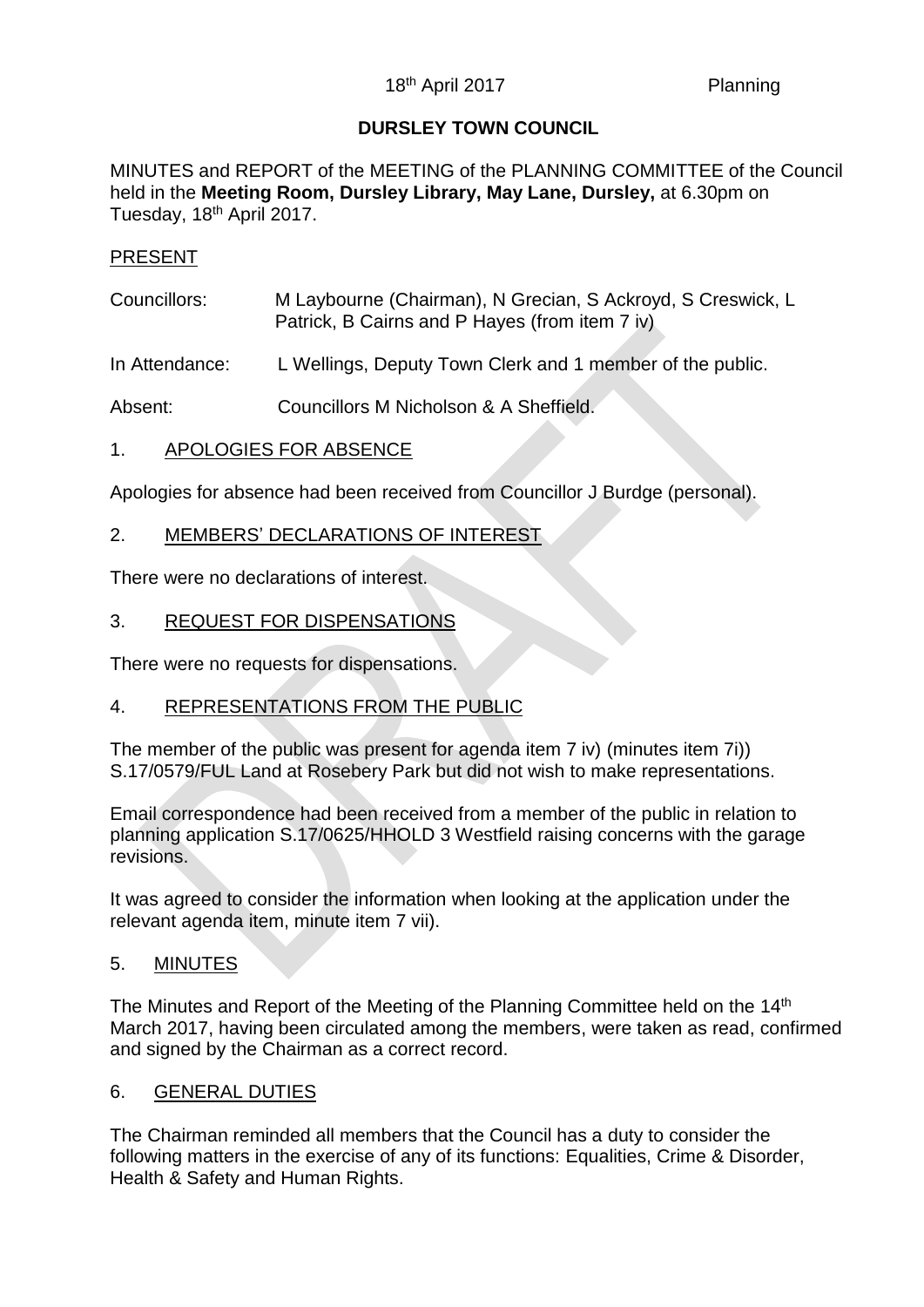# 7. PLANNING APPLICATIONS

Councillors Patrick and Creswick introduced the following applications:

**IT WAS RESOLVED** to reorder the agenda to bring forward agenda item 7 iv) S.17/0579/FUL Land at Rosebery Road for consideration at this point in the meeting.

i) **S.17/0579/FUL** Land At 45 Rosebery Park, Dursley

Erection of a three Bedroom dwelling (revised plans received 29/03/17). **RESOLVED:** No observations.

It was suggested that the Planning Committee should not reorder the agenda items in the future. **IT WAS AGREED** that this issue should be considered at Full Council.

ii) **S.17/0518/TPO** Mulberry House Uley Road, Dursley, GL11 4PF (3)Cherry tree. Reduce the crown spread on the house side by approximately 2.5m.Reduce 4 high out of shape branches back in the line with the rest of the canopy. Crown raise on the uphill side to approximately 4.0m. Remove dead wood and stumps. (4)Yew tree between the Oak tree and the house. Reduce the crown spread by up to 1.5m. Shape the top edge by up to 1.0m.

It was noted that between the agenda going out and the meeting, this application had received permission.

iii) **S.17/0456/HHOLD** 17 Kingshill Road, Dursley, GL11 4DQ New single storey extension and new lean to roof over flat roof extension. **RESOLVED:** No observations.

iv) **S.17/0574/HHOLD** 70 Uley Road, Dursley, GL11 4NN Side two storey extension, internal alterations and thermal performance upgrade.

**RESOLVED:** No observations.

Councillors Hayes joined the meeting.

v) **S.17/0637/TPO** 1 Ewelme Close, Dursley, GL11 4NE Lime (T1) located at the back of the property, roadside boundary - Thin crown by 15% and clean to remove all dead, diseased and broken branches to improve health and appearance and reduce risk of branch failure over the main road.

**RESOLVED:** No observations.

vi) **S.17/0673/TCA** 2 - 3 Prospect Place May Lane, Dursley, GL11 4JL Horse Chestnut in the garden - reduce all over to near previous (approximately 2.0m).

**RESOLVED:** Support.

vii) **S.17/0625/HHOLD** 3 Westfield Dursley, GL11 4EP Revision to approved application S.12/0343/HHOLD to revise design height and position of the detached garage and steps and platform to the rear.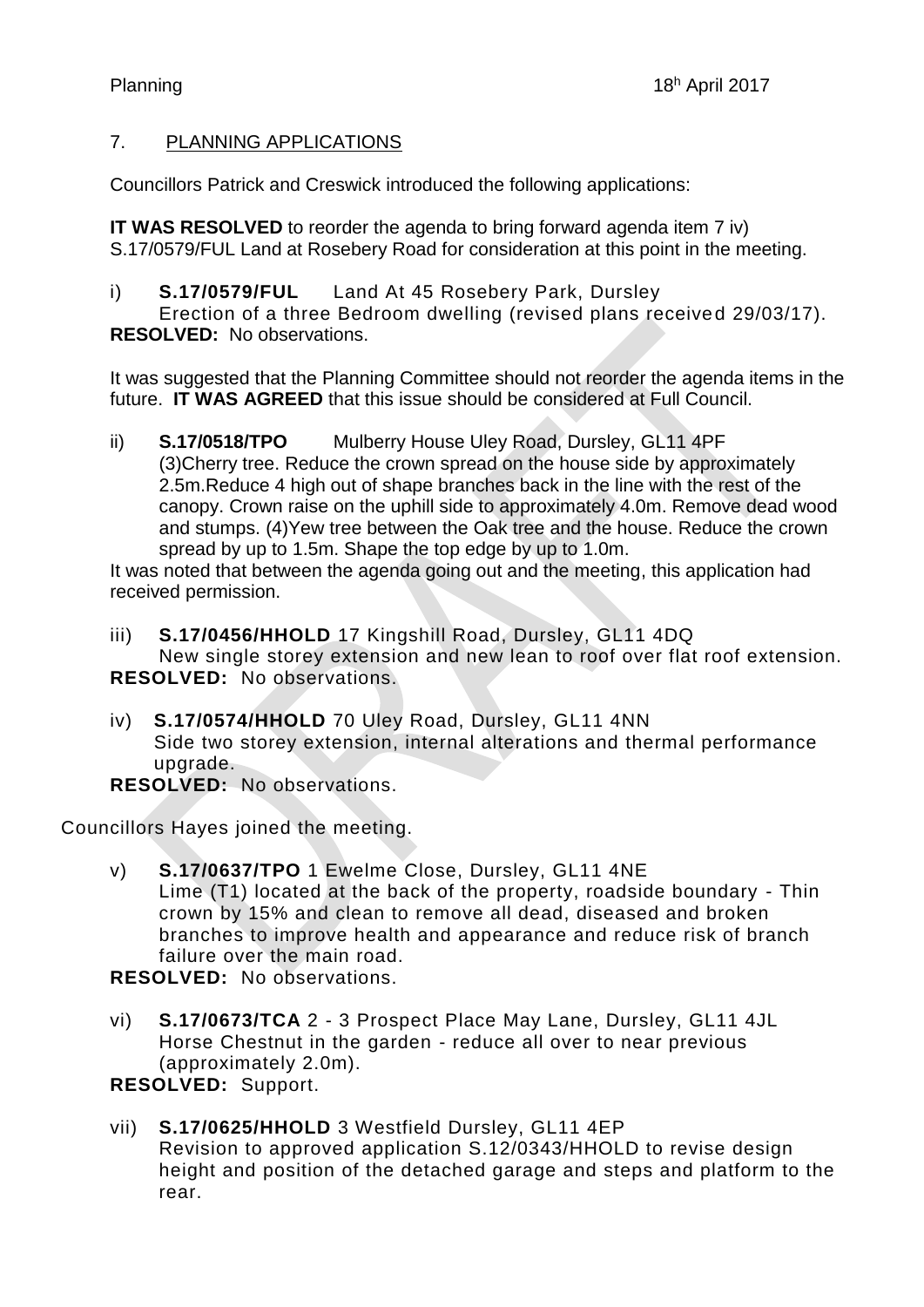The email correspondence from a member of the public was considered. **RESOLVED:** No observations.

viii) **S.17/0718/TCA** 100 Kingshill Road, Dursley, GL11 4EE T2 Magnolia - Crown reduction by 2m. T3 Lawson Cypress - Crown reduction by 2.5m. T5 Grand Fir - Fell. Replace with similar variety. T6 Laburnum - Crown reduction by 1.5m. T7 and T8 Leyland Cypress - Crown reduction by 2.5m. T9 Purple Cherry - Crown reduction by 2m. T11 Rowan - Crown reduction by 2m. T15 & T16 Maple - Crown reduction by 2m.

**RESOLVED:** No observations.

Councillor Hayes declared a personal interest as a neighbour and abstained from the vote.

ix) **S.17/0733/HHOLD** The Oaks Kingshill Road, Dursley, GL11 5QB Single storey side extension and porch to front door

**RESOLVED:** Support. It was considered that the proposed development would improve the existing property.

8. CONSIDERATION OF LICENSING APPLICATIONS:

i) 17/00375/LAPRNW Hummingbird Cafe Bar & Restaurant, 43 Parsonage Street New Premises License Application.

**RESOLVED:** Support.

#### 9. PLANNING MATTERS IN GENERAL

i) **Notifications (incl. Discharge of conditions/certificates/permitted development):** 

The following was noted:

**S.17/0566/DISCON** 7 Uley Road Dursley, GL11 4NH Discharge of condition 3 (cladding sample) of permission S.16/2417/HHOLD.

#### ii) **Notification of Planning Permissions:**

The following were noted:

**S.17/0111/CPL** 60 Oak Drive, Dursley. Proposed conservatory to side of property.

**S.17/0196/COU** 5 Kingsdown, Dursley. Change of use from Residential to mixed use of residential and childminding.

**S.17/0319/FUL** First Floor, 55 Parsonage Street, Dursley. Installation of replacement windows at first floor level.

**S.17/0162/HHOLD** 10 Brownings Lane, Dursley. Single storey side extension (revised application).

**S.17/0231/FUL** Land At, 76 Uley Road, Dursley.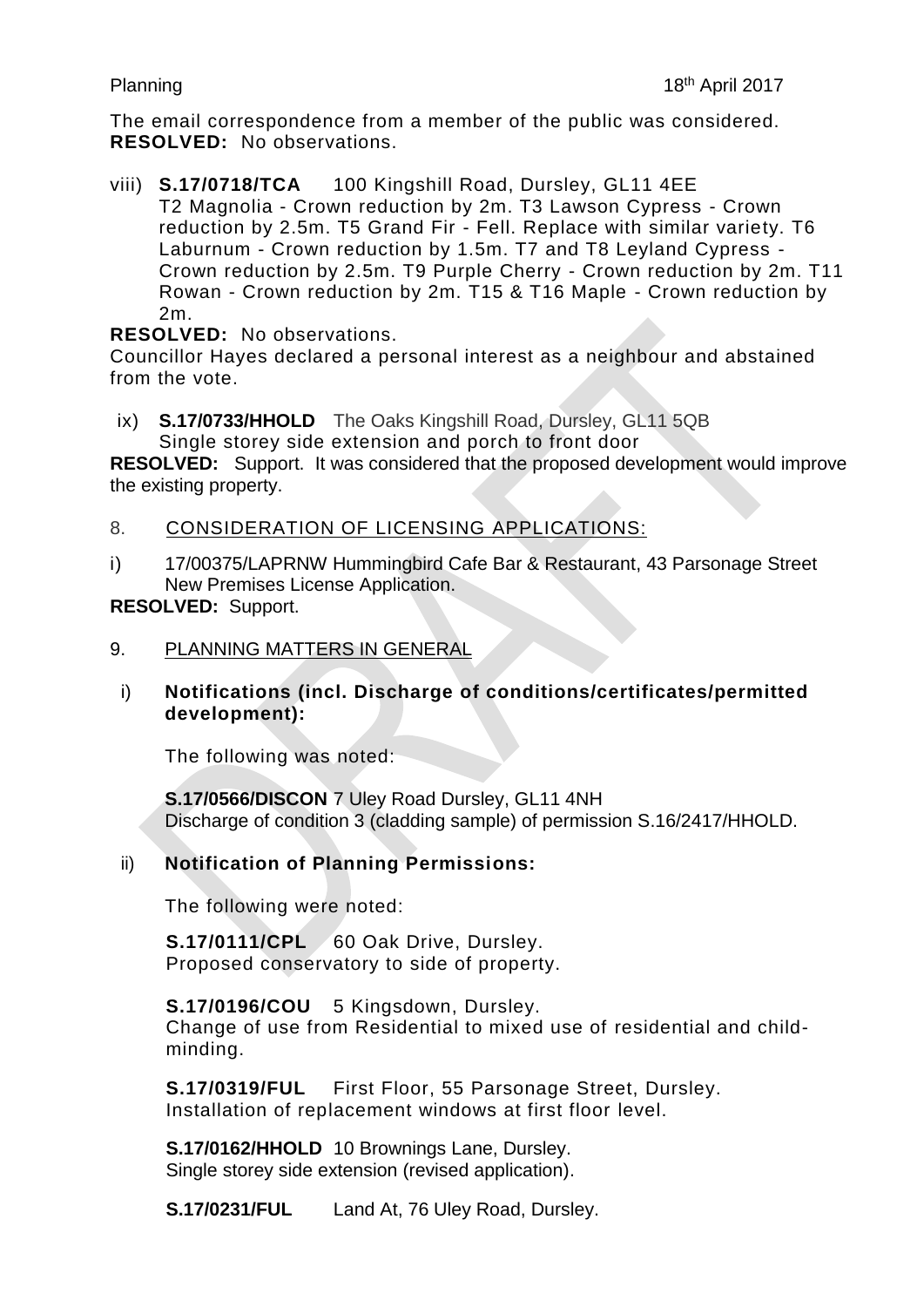Erection of 3 bed detached house.

**S.17/0238/HHOLD** 9 Westfield, Dursley. First floor extensions to the front and rear above existing rooms.

## iii) **Notification of Withdrawn Planning Application:**

The following was noted:

**S.17/0431/FUL** 22 Union Street, Dursley. Demolition of existing dwelling (no. 22 Union Street) and residential redevelopment (5 dwellings) of land at no. 22 Union Street, with associated works.

# iv) **Notification of Planning Refusal:**

The following were noted:

**S.17/0665/DISCON** Crooked Cottage, Water Street, Dursley. Discharge of condition 4 (Large scale plans) of S.16/2639/LBC.

**S.16/2672/OUT** Land Off, Hardings Drive, Dursley.

Residential development (up to 5 no dwellings), with access and associated works (Outline with all matters reserved except access).

## v) **Notification of revised consultation:**

**S.16/0043/OUT** Land at the M5 Junction 13, West of Stonehouse, Eastington 5,000 capacity football stadium and other ancillary uses (Use Class D2); up to 41,300m2 of B1 floor space; up to 22,800m2 of B2 / B8 floor space; indoor football playing pitch (Use Class D2), other recreational uses (Use Class D2); leisure facilities (Use Class D2), Transport Hub (including ancillary parking for cars and coaches, and a drop off point for buses and taxis), with all matters reserved save for access.

**RESOLVED:** That no further comment is made in addition to Council's response dated 16/3/16.

## 10. Future Dursley (Neighbourhood Development Plan (NDP))

i) It was noted that the Steering Group had met on the  $12<sup>th</sup>$  April 2017 and the project was ongoing; delivery of the NDP consultation leaflet to every household took place over Easter; progress would be checked as several Councillors had yet to receive a copy.

## 11. AREA PLANS AND CONSULTATIONS

There were no area plans or consultations.

#### 12. PLANNING COMMITTEE ROTA

It was noted that the next meeting would be held in the **Dursley Library, May Lane, Dursley** on Tuesday 16<sup>th</sup> May 2017 at 6.30 p.m. Councillors Grecian and Ackroyd are scheduled to consider the plans and are responsible for finding a replacement if they are